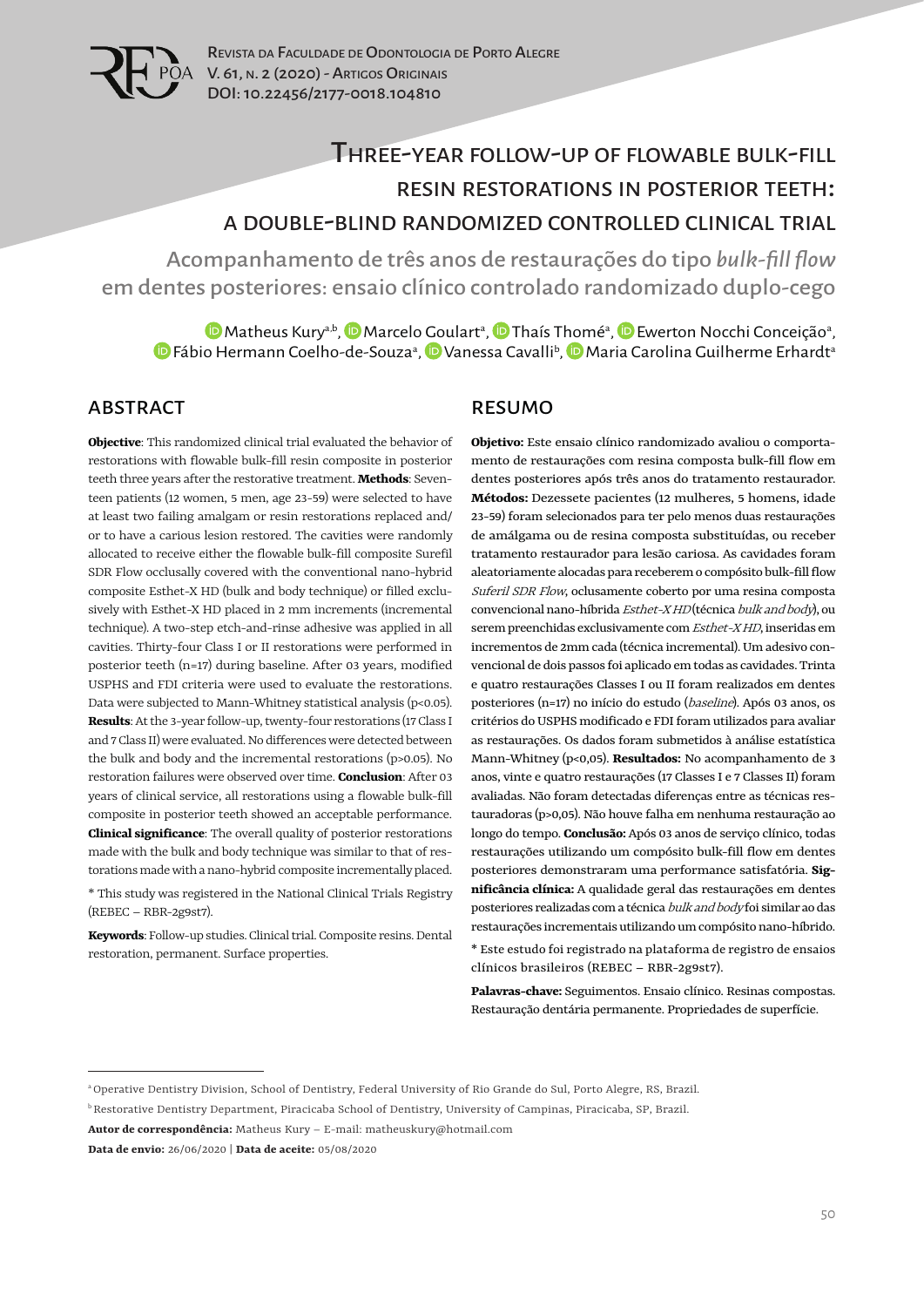

### **INTRODUCTION**

Resin-based composites have been considered an effective option to overcome amalgam restorations drawbacks in the last decades. Although amalgam presents satisfactory mechanical properties, easy manipulation and placing, the necessity for more conservative and aesthetic restorations have stimulated adhesive procedures to be frequently performed in posterior teeth $h^2$ . However, conventional composite resins still present certain limitations such as low depth of curing and the shrinkage stress - which may result in low degree of conversion, gap formation, postoperative sensitivity and secondary caries $3.3-5$ .

The incremental technique is indicated in order to enhance the conversion of conventional composite resins and to minimize the C-factor of the cavity. As a result, chair time and technique sensitivity increases<sup>6</sup>. Therefore, bulk-fill composite resins are a feasible alternative to reduce clinical time and to optimize the technique<sup>7,8</sup>. Once bulk-fill composites are claimed to behave as "low-shrinkage resin", this type of material might be placed and light-cured in a single increment up to 5 mm-thick $5.9$ . For this purpose, some strategies have been used i.e. increase in the translucency, dual activation, new monomers and rheological modulators, new photoinitiators, sonic activation, and/or the use of glass fibers as filler content<sup>10</sup>. Particularly, the flowable bulk-fill composite Surefil SDR Flow™ (Dentsply) presents a new patented monomer, the so-called modified-UDMA, which provides a slower polymerization process and lower stress at the adhesive interface<sup>11,12</sup>. However, it is important to consider that restorations receiving flowable bulk-fill resin are required to be covered with a top layer with conventional paste-like resin (bulk and body technique)<sup>7</sup>.

Controversial results have been published concerning a range of mechanical properties of bulk-fill materials, but a micro-computed tomography assessment has already demonstrated that the volumetric shrinkage of bulk-fill resins decreased or remained stable after curing in comparison to conventional composites. The lowest post-gel shrinkage rates were found using SDR, whereas the highest rates were achieved using paste or flowable conventional composites13. Some authors have also shown that the marginal integrity of the bulk-placed novel composites were as acceptable as the conventional ones<sup>12,13</sup>. In fact, a recent systematic review and meta-analysis demonstrated similar or better performance for bulk-fill composite resins (either flowable or paste-like) in comparison to the conventional ones in terms of polymerization stress, degree of conversion, cuspal deflection, fracture and flexural strength<sup>14</sup>.

Even though several in vitro evaluation of bulk-fill's mechanical properties are available, more clinical findings are necessary to justify the use of bulk-fill composite resins, specially the flowable ones, since there are few studies in the literature concerning their long-term performance in the oral cavity<sup>15,16</sup>. Therefore, the aim of this randomized study was to evaluate the clinical performance of posterior restorations performed with flowable bulk-fill composite resin in a 3-year recall. Restorations based on the insertion bulk increments of Surefil SDR Flow covered with a conventional resin (bulk and body technique) were compared to the ones performed only with a nano-hybrid composite (incremental technique). The null hypothesis tested was that no differences would be observed in the clinical performance of conventional and bulk-fill composites after 03 years of clinical service.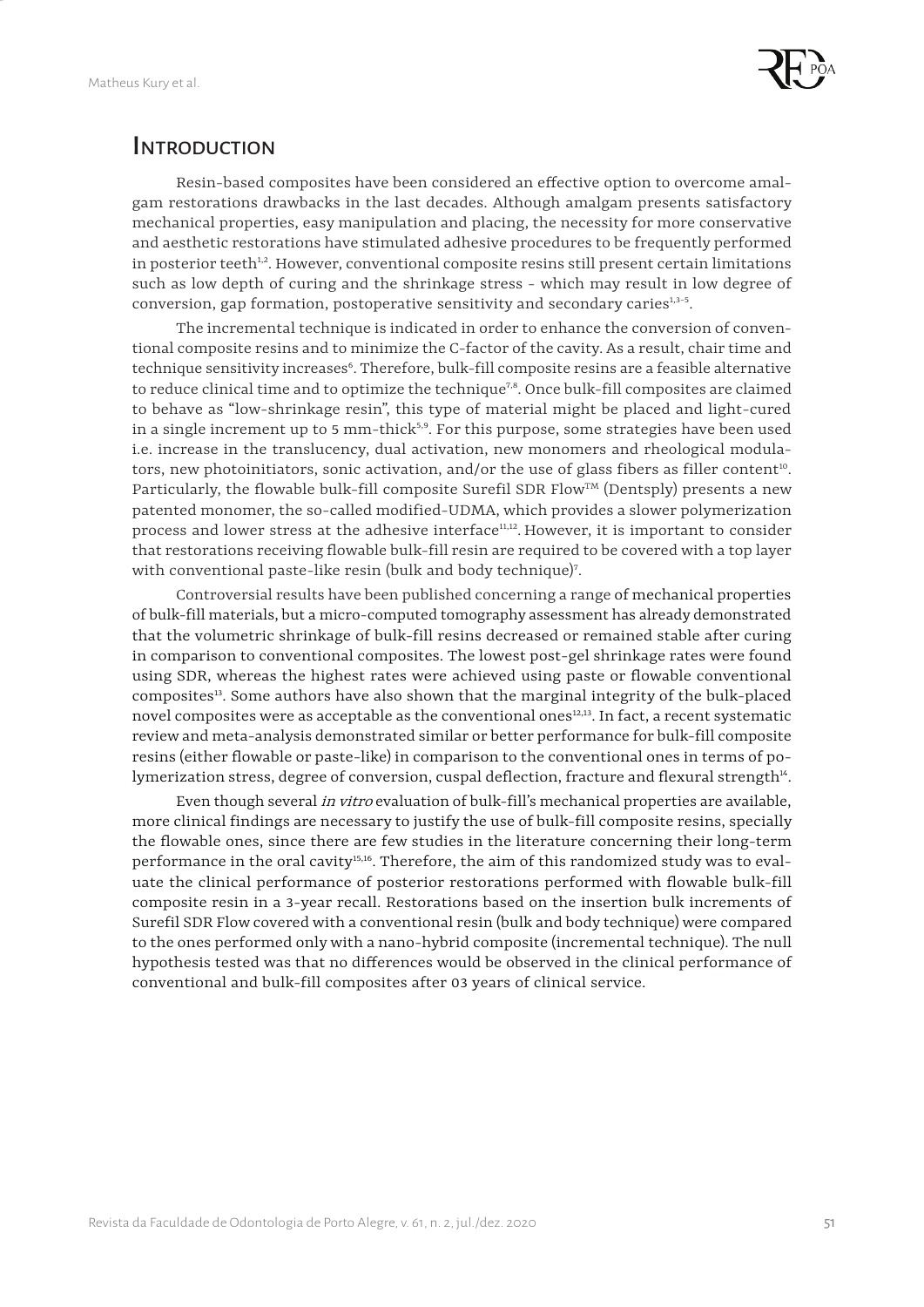

## Material & methods

#### Ethical aspects

This study was approved by the Ethical Committee of the Federal University of Rio Grande do Sul. All patients were informed about the background of the study and agreed to be volunteers of the investigation by signing an informed consent form, which followed the CONSORT recommendations. This study was registered in the National Clinical Trials Registry (REBEC – RBR-2g9st7).

### Study design

This is a double-blind 3-year follow-up of a randomized clinical trial with paired restorations placed in the oral cavity. Each patient received two treatments: while one restoration was performed applying bulk increment (up to 4mm) of flowable bulk-fill composite resin covered with a conventional nano-hybrid composite (bulk and body technique), the other one was incrementally placed only with the same conventional composite (incremental). The variable response assessed over time was the quality of the restorations according to modified USPHS and FDI criteria.

### Inclusion/exclusion criteria

The patients were required to present a pair of class I or II failed restorations (amalgam/composite resin) with cusps partially involved and/or carious lesions on occlusal and/ or proximal surfaces. Teeth needed to be vital, as well as the participants were required to be free of edentulous spaces, important occlusal interferences, and parafunctional occlusion. The patients had to be over 18 years old and must not be assigned in any other clinical study.

Those patients allergic to the used materials, the ones presenting cracked teeth, periodontal disease, tooth sensitivity, antagonist teeth with porcelain restorations, or indirect restorations planned to be done, and those using chlorhexidine, were excluded from the clinical trial. The patients that were not able to attend the recalls and those presenting general health issues were also excluded from the study.

### Sample size and randomization

 The sample size calculation was performed using the statistical software G\*Power. To establish differences in outcomes, theoretical sample size was set to 16,2 restorations per group when a 5% significance level  $(α)$  and 80% power  $(β)$  were applied. Therefore, seventeen patients were included in the present study. Twelve of them were women and five were men, with a mean age of 38 years old (ranging from 23 to 59). Thirty-four posterior teeth were randomly divided into two groups with paired restorations (bulk and body vs. incremental techniques).

The randomization was performed by a research assistant, who was not responsible for either the operative procedures or the evaluation process. This member assigned a code to each tooth to be restored. These codes were written in an opaque and sealed sheet, which were further randomly distributed among the two intervention groups (bulk and body / incremental). The participants were not aware in which cavity the experimental (bulk and body) and control restoration (incremental) were placed into. The materials were not seen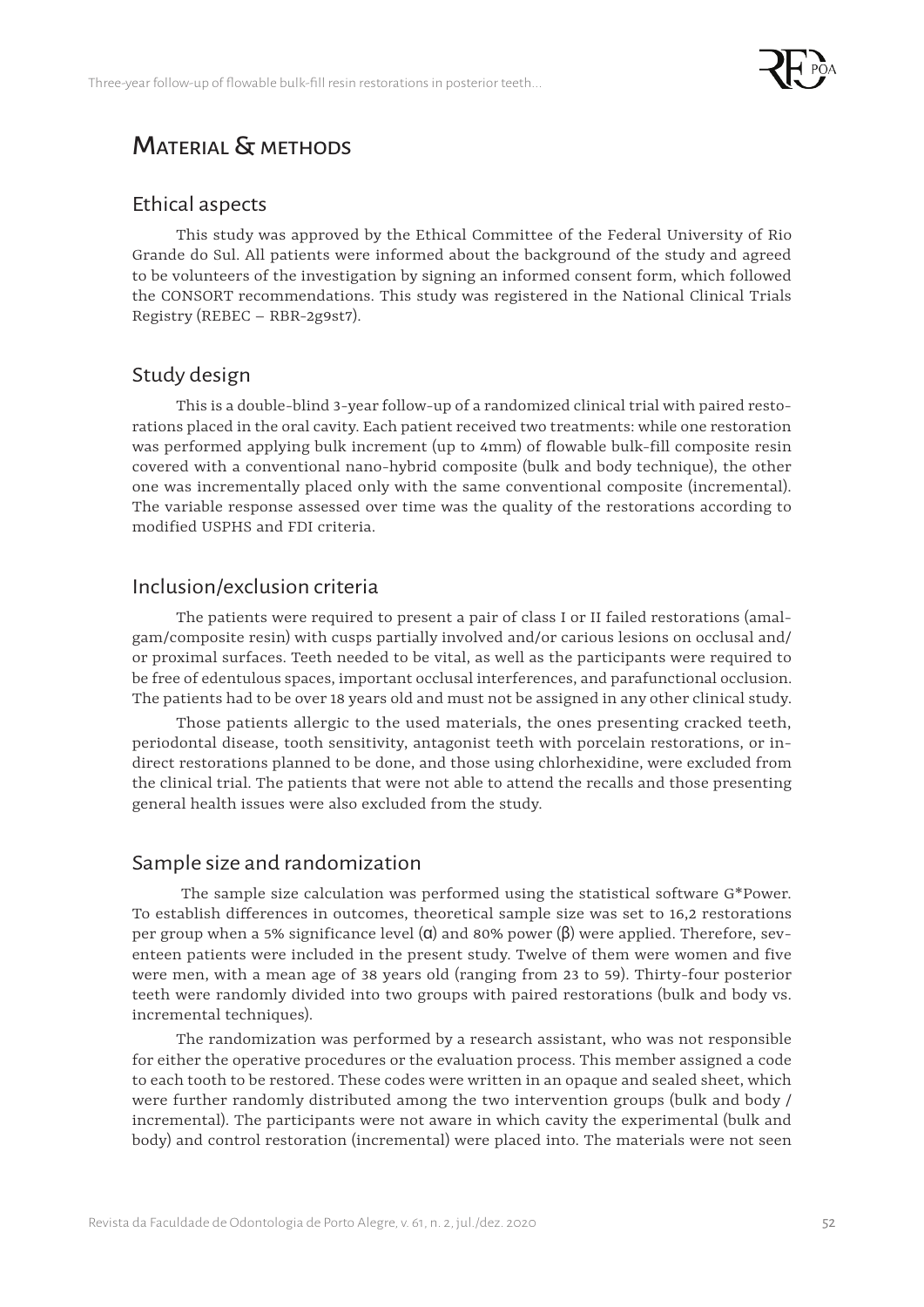

by the patients. One single trained operator, which was a specialist, was responsible for the execution of all restorative procedures.

### Clinical procedures

All restorative procedures were performed under rubber dam isolation. Water-cooled round diamond burs (#1011, #1012 or #1014 - KG Sorensen, Cotia, São Paulo, Brazil) were used for removing existing restorations. Stainless steel burs were used for clearing away carious tissue. Etching with 35% phosphoric acid (Dentsply, Milford, Delaware, USA) took 15 s in dentin and 30 s in enamel, and both surfaces were rinsed for 15 s with water and gently dried with an air blast in order to avoid dentin dehydration. A two-step total-etch adhesive (XP Bond - Dentsply DeTrey GmbH, Konstanz, Germany) was then applied following the manufacturer's instructions, and cured with a LED device (Optilight Max - Gnatus, Ribeirão Preto, São Paulo, Brazil) for 20 at a minimum of 800 mw/cm2 . Class II cavities were performed using thin and circumferential metallic matrix bands and wooden wedges (TDV Dental, Pomerode, SC, Brazil). The type of the wedges used depended on the width of the interproximal contact of each patient.

The incremental restoration with Esthet-X HD (Dentsply, Milford, Delaware, USA) was placed (2 mm-increments) using a spatula. Each increment was separately light cured, until the cavity was completely filled. The bulk and body restorations were initiated by the insertion of a Surefil SDR Flow (Dentsply, Milford, Delaware, USA) single increment up to 4 mm, whose depth was checked using a millimeter probe. The flowable bulk-fill resin was inserted into the cavity by means of a specific syringe, and this increment was light-cured before any further step. Afterwards, the restoration was occlusally filled with the conventional composite (Esthet-X HD). Each increment of the covering layer was separately light cured for 20 s.

After removal of the rubber dam, occlusion was checked with articulating paper (Angelus, Londrina, PR, Brazil) and adjusted, if necessary, with finishing diamond burs (KG Sorensen, Cotia, São Paulo, Brazil). Finishing was done using  $Al_2O_3$  discs (Sof-Lex, 3M ESPE, St. Paul, Minnesota, USA), finishing strips (3M ESPE, St. Paul, Minnesota, USA) and finishing diamond burs (KG Sorensen, Cotia, São Paulo, Brazil). Finally, silicon polishers (Enhance - Dentsply, Milford, Delaware, USA) and nylon brush with silicon carbide particles (Kerr, Orange, California, USA) were used to polish the restorations. All adhesive materials are listed in Table 1.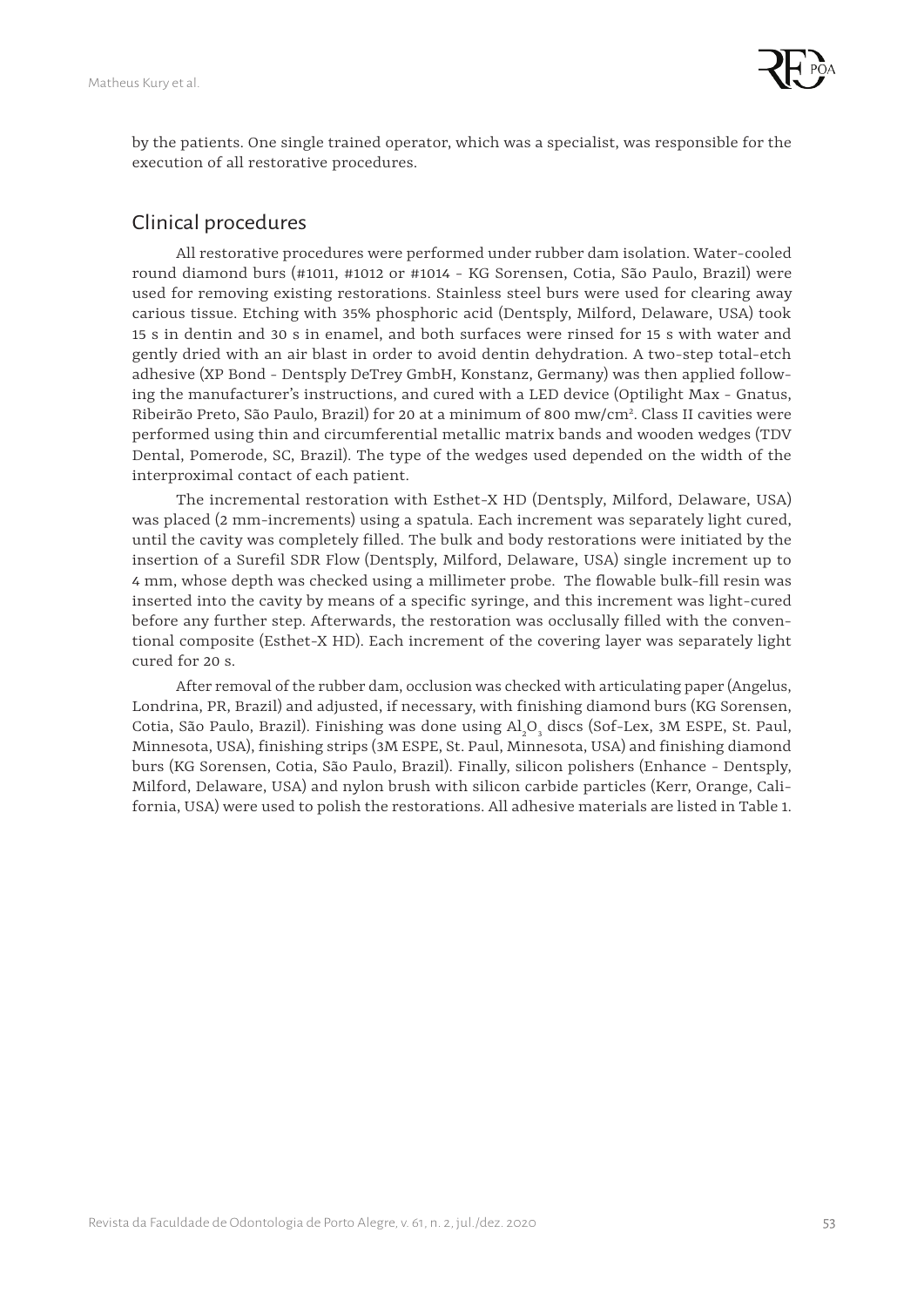

| <b>Material</b>    | Composition                                                                                                                                                                                                                                                                                                                 | Manufacturer, Batch number<br>and Exp. Date                     |
|--------------------|-----------------------------------------------------------------------------------------------------------------------------------------------------------------------------------------------------------------------------------------------------------------------------------------------------------------------------|-----------------------------------------------------------------|
| Phosporic Acid 37% | Phosphoric acid, highly dispersed silicon dioxide, deter-<br>gent, pigment, water                                                                                                                                                                                                                                           | Dentsply, Milford, Del-<br>aware, USA L492145D -<br>05/2014     |
| XP Bond            | Carboxylic acid modified dimethacrylate, phosphoric<br>acid modified acrylate resin, Urethane dimethacrylate,<br>triethyleneglycol dimethacrylate, 2-hydroxyethylmeth-<br>acrylate, butylated benzenediol (stabilizer), ethyl-4-di-<br>methylaminobenzoate, camphorquinone, function-<br>alised amorphous sílica, t-butanol | Dentsply DeTrey GmbH,<br>Konstanz, Germany<br>492145D - 05/2014 |
| Fsthet-X HD        | Bisphenol A dimethacrylate, bisphenol A polyeth-<br>ylene glycol diether dimethacrylate, triethyleneglycol<br>dimethacrylate, barium-alumine-fluoro-borosilicate<br>glass, nanofiller silica. W: 77% V: 60%                                                                                                                 | Dentsply, Milford, Dela-<br>ware, USA<br>100726 - 07/2013       |
| Surefil SDR Flow   | Urethane dimethacrylate resin, ethoxilated bisphenol-A<br>dimethacrylate, triethyleneglycol dimethacrylate, can-<br>phorquinine, uv stabilizer, butylated hydroxil toluene,<br>titanium oxide, iron oxid pigments, barium-alumi-<br>no-fluoro-silicate glass. W: 68% V: 45%                                                 | Dentsply, Milford, Dela-<br>ware, USA<br>091130 - 05/2012       |

Table 1: Adhesive materials used in this study.

### Clinical evaluation

One week after the procedures, both restorations (incremental and bulk and body) were clinically examined and bite-wings x-rays were taken. FDI and modified USPHS criteria were used to qualitatively evaluate the restorations. Patients were recruited after 03 years for a clinical and radiographic follow-up by 2 calibrated raters. The raters were calibrated by assessing restorations in 5 volunteers who were not included in this study, being supervised by another professional with experience in using the present evaluation methods. When the raters did not agree with the scores, they discussed the most appropriate final outcome to be registered. The raters were blinded in regard to which group the restorations belonged to. An assistant was responsible to register the scores of each restoration corresponding to the code assigned in the randomization process.

Modified USPHS uses criteria such as marginal adaptation, anatomic form and marginal discoloration using Alpha, Bravo and Charlie scores (Table 2). FDI assess aesthetic, functional and biological properties adopting the following scores: 1) clinically excellent/ very good, 2) clinically good, 3) clinically sufficient/satisfactory, 4) clinically unsatisfactory, 5) clinically poor (Table 3).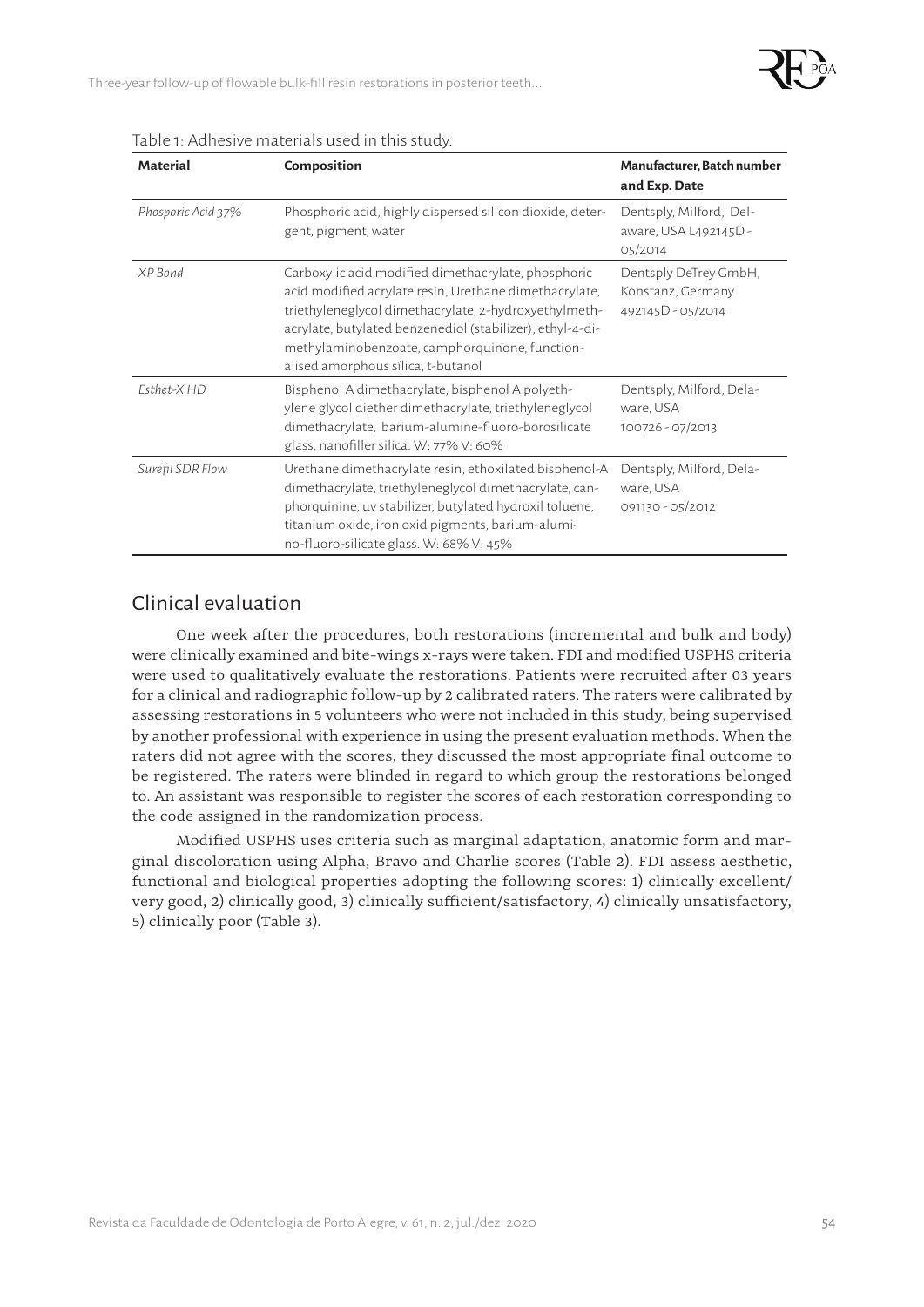

#### Table 2: Modified USPHS criteria.

| Criteria                        | Alfa (A)                                                               | Bravo (B)                                                                                                           | Charlie (C)                                                                                                   |
|---------------------------------|------------------------------------------------------------------------|---------------------------------------------------------------------------------------------------------------------|---------------------------------------------------------------------------------------------------------------|
| Marginal adaptation             | No evidence of marginal gap<br>in which the explorer does<br>not catch | Evidence of visible marginal<br>gap with no dentin exposure                                                         | Evidence of visible marginal<br>gap with dentin exposure                                                      |
| Anatomic form                   | Restoration is contiguous<br>with tooth anatomy                        | Restoration discontinuous<br>with tooth anatomy but the<br>loss of material is not suffi-<br>cient to expose dentin | Restoration discontinuous<br>with tooth anatomy and the<br>loss of material is sufficient to<br>expose dentin |
| Marginal discoloration          | No penetration of staining at<br>the margin                            | Little pigmentation that is<br>removed after polishing                                                              | Discoloration that pene-<br>trates the margin and is not<br>removed after polishing                           |
| Sensitivity to thermal stimulus | Absent                                                                 | Present                                                                                                             |                                                                                                               |
| Sensitivity to chewing          | Absent                                                                 | Present                                                                                                             |                                                                                                               |
| Secondary caries                | No evidence of caries at the<br>margin                                 | Evidence of caries at the<br>margin                                                                                 |                                                                                                               |
| Pulp sensitivity test           | Presence of sensitivity to cold                                        | Absence of sensitivity to cold                                                                                      |                                                                                                               |

#### Table 3: FDI Criteria for aesthetic, functional and biological properties.

| <b>Aesthetic Properties</b>     | Score <sub>1</sub>                                           | Score <sub>2</sub>                                                         | Score 3                                                                    | Score 4                                                                                          | Score <sub>5</sub>                                                                   |
|---------------------------------|--------------------------------------------------------------|----------------------------------------------------------------------------|----------------------------------------------------------------------------|--------------------------------------------------------------------------------------------------|--------------------------------------------------------------------------------------|
| Surface Luster                  | Surface gloss com-<br>parable surround-<br>ing tooth tissues | Surface slightly<br>dull but not notice-<br>able in speaking<br>distance   | Dull but still ac-<br>ceptable if covered<br>with adhesive or<br>saliya    | Polishing not able<br>to mask roughness.<br>Finishing is neces-<br>sary and possible             | Unacceptably<br>rough. Improve-<br>ment by finishing<br>is not feasible              |
| Surface Staining                | No marginal or<br>surface staining                           | Minor marginal<br>staining and/or<br>mild surface stain-<br>ing present    | Moderate surface<br>staining not notice-<br>able in speaking<br>distance   | Staining noticeable<br>in speaking dis-<br>tance. Restoration's<br>correction                    | Staining is totally<br>unacceptable.<br>Restoration needs<br>to be replaced          |
| Color Match/Trans-<br>lucency   | Excellent match<br>with surrounding<br>enamel                | Acceptable but<br>minor deviations in<br>shade in compari-<br>son to tooth | Clear deviation in<br>color match not<br>affecting aesthetics              | Clinically unsat-<br>isfactory. Partial<br>removal and repair<br>is possible                     | Clinically unsatis-<br>factory. Replace-<br>ment is required                         |
| Aesthetic Anatomic<br>Form      | Ideal form                                                   | Form is slightly<br>deviated from the<br>remainder of the<br>tooth         | Form distinct from<br>homologous tooth<br>but it is optical<br>acceptable  | Form is altered.<br>the esthetic is<br>unacceptable. Cor-<br>rection is necessary                | Form is unsatisfac-<br>tory. Replacement<br>is required                              |
| <b>Functional Properties</b>    | Score <sub>1</sub>                                           | Score <sub>2</sub>                                                         | Score 3                                                                    | Score 4                                                                                          | Score <sub>5</sub>                                                                   |
| Material fracture/<br>retention | Restoration<br>without fractures<br>or cracks                | Small hairline crack<br>is visible                                         | Several hairline<br>cracks present/<br>limited chipping of<br>material     | Proximal contacts<br>fractured and<br>without partial loss<br>$of <$ than half of<br>restoration | Loss of resto-<br>rations/bulk<br>fracture with gap ><br>250 µm with partial<br>loss |
| Marginal adaptation             | Harmonious<br>continuation of the<br>margin outline          | Integrity is not<br>ideal, but could<br>be upgraded by<br>polishing        | Leakage/discol-<br>oration is present<br>but limited to the<br>border area | Localized gap<br>> 250µm may<br>result in dentine<br>exposure. Repair is<br>necessary            | Generalized gap<br>$>$ than 250 $\mu$ m.<br>Replacement<br>necessary                 |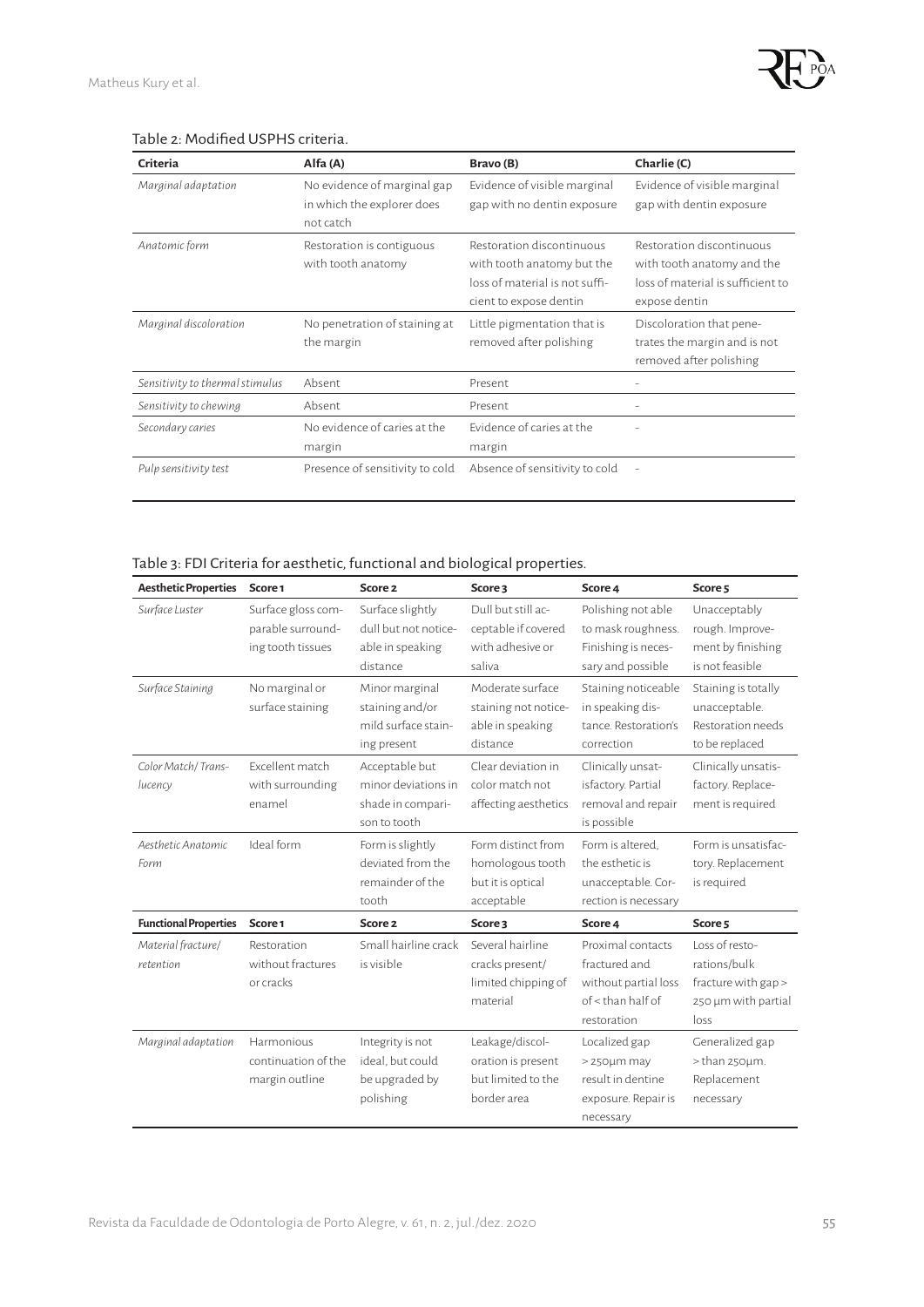Three-year follow-up of flowable bulk-fill resin restorations in posterior teeth...

| <b>Functional Properties</b>                                   | Score <sub>1</sub>                                            | Score <sub>2</sub>                                                         | Score 3                                                                          | Score 4                                                                                   | Score <sub>5</sub>                                                                                                |
|----------------------------------------------------------------|---------------------------------------------------------------|----------------------------------------------------------------------------|----------------------------------------------------------------------------------|-------------------------------------------------------------------------------------------|-------------------------------------------------------------------------------------------------------------------|
| Wear                                                           | No difference in<br>wear rate to enam-<br>el wear             | Minor difference in<br>enamel's wear to<br>the restoration                 | Wear differs from<br>enamel but still<br>within biological<br>variation          | Wear rate signifi-<br>cantly exceeds<br>normal wear of<br>enamel                          | Wear is excessive<br>and distinctly<br>different from wear<br>of enamel                                           |
| Contact point                                                  | Physiological:<br>25µm-thick metal<br>blade is inserted       | Contact slightly<br>too strong, but<br>acceptable                          | Weak: 50-µm<br>metal blade pass<br>through, but not a<br>100-µm                  | Weak: 100-um<br>metal blade<br>can easily pass<br>through. Repair is<br>necessary         | Pain/gingivitis due<br>to impactation.<br>Replacement is<br>necessary                                             |
| Radiographic exam-<br>ination                                  | No identifiable ex-<br>cess or insufficien-<br>cy of material | Small visible but<br>acceptable excess<br>and/or a step<br>$<$ 150 $\mu$ m | Gaps/steps<br>< 250 µm with no<br>clinically negative<br>effects                 | Unacceptable<br>marginal gaps<br>> 250µm. Major<br>intervention or<br>repair necessary    | Verifiable large<br>$gaps > 500 \mu m$ .<br>Replacement is<br>necessary                                           |
| Patient's view                                                 | Patient is entirely<br>satisfied                              | Patient detects<br>restoration with<br>tongue but not<br>disagreeable      | Patient criticizes<br>esthetics/lacks<br>of comfort when<br>chewing              | Patient requests<br>improvement;<br>grinding/polishing<br>not enough                      | Patient completely<br>dissatisfied. Patient.<br>not willing to same<br>material                                   |
| <b>Biological Properties</b>                                   | Score <sub>1</sub>                                            | Score <sub>2</sub>                                                         | Score 3                                                                          | Score 4                                                                                   | Score <sub>5</sub>                                                                                                |
| Postoperative (hy-<br>per-) sensitivity and<br>vitality        | No sensitivity/<br>normal vitality<br>response                | Duration lesser<br>than a week, no<br>longer present at<br>baseline (Tº)   | Intense and dura-<br>tion greater than a<br>week but less than<br>6 <sub>m</sub> | Persistent postop-<br>erative hypersen-<br>sitivity                                       | Severe pain/no<br>sensitivity at recall<br>visit after positive<br>response at T°                                 |
| Recurrence of caries<br>(CAR), erosion (ER),<br>abfraction(AB) | Neither beginning<br>nor recurrence of<br>pathology           | Small/localized<br>demineralization<br>but no treatment<br>required        | Demineralization,<br>ER or AB. Dentin<br>not exposed                             | Recurrence is<br>localised and ac-<br>cessible and can be<br>restored/repaired            | Severe recurrence<br>of deep CAR or<br>exposed dentin<br>not accessible for<br>repair and requires<br>restoration |
| Tooth integrity                                                | Complete integrity<br>of the restored<br>tooth                | Marginal crack<br><150 µm which<br>cannot be probed                        | Enamel marginal<br>split/crack<br>$<$ 250 $\mu$ m. No/mini-<br>mal discomfort    | Marginal split ><br>250 µm that re-<br>quires repair and/<br>or dentin or hase<br>exposed | A cusp or major<br>tooth fracture re-<br>quiring immediate<br>replacement                                         |
| Periodontal response                                           | No plaque and no<br>papilla inflamma-<br>tion                 | Minimal plaque is<br>present, PBI equiv-<br>alent to baseline              | Difference up to<br>one PBI > 1 than<br>baseline/control<br>tooth                | PBI > 1 than<br>control. 1mm<br>increase in pocket<br>depth. Intervention<br>required     | Gingivitis/peri-<br>odontitis related<br>to restoration.<br>Replacement<br>necessary                              |
| Adjacent mucosa                                                | Healthy soft tissue<br>surrounding resto-<br>ration           | Healthy tissue after<br>minor removal of<br>irritations                    | Slight alteration<br>but acceptable<br>with suspicion of<br>material             | Suspected mild<br>allergic or toxic<br>reaction. Veneering<br>is indicated                | Established<br>allergic, lichnoid, or<br>toxic reaction. Res-<br>toration removal                                 |
| Oral and general<br>health                                     | Absence of oral and<br>general adverse<br>effects             | Short-term and<br>minor transient<br>symptoms                              | Minor oral and/or<br>general symptoms<br>of malaise                              | Persistent stomati-<br>tis or lichen planus.<br>Veneering/replace-<br>ment of restoration | Acute allergic reac-<br>tion/oral or general<br>symptoms                                                          |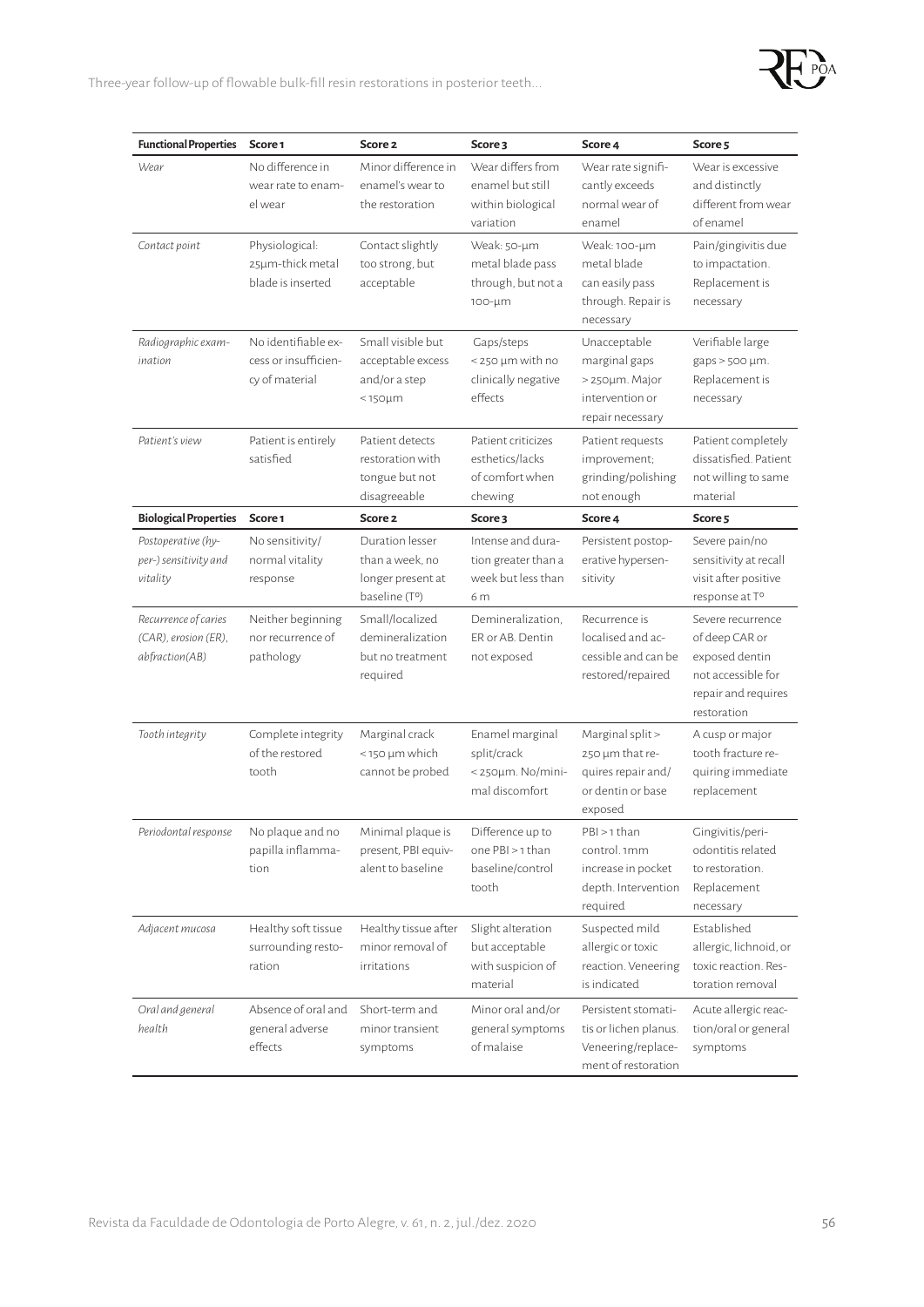

### Statistical analysis

Non-parametric Mann-Whitney test with a significance level of 5% was used to evaluate the data collected from the clinical assessment at the third-year recall. Data were analyzed with SSPS Inc. (PASW Statistics for Windows, Version 18.0. Chicago: SPSS Inc).

# RESULTS

After three years, 12 patients attended the recalls (Figure 1). Twenty-four restorations were evaluated after 03 years in clinical service. It was observed that seventeen restorations were Class I, while seven were Class II. The majority of the evaluated restorations were placed in molar (M), in comparison to premolar (PM) teeth (Table 4). None of the restoration failed, and postoperative sensitivity on the evaluated teeth was not reported during this interval whatsoever.



Figure 1: Flow chart of the volunteers during the present clinical trial study.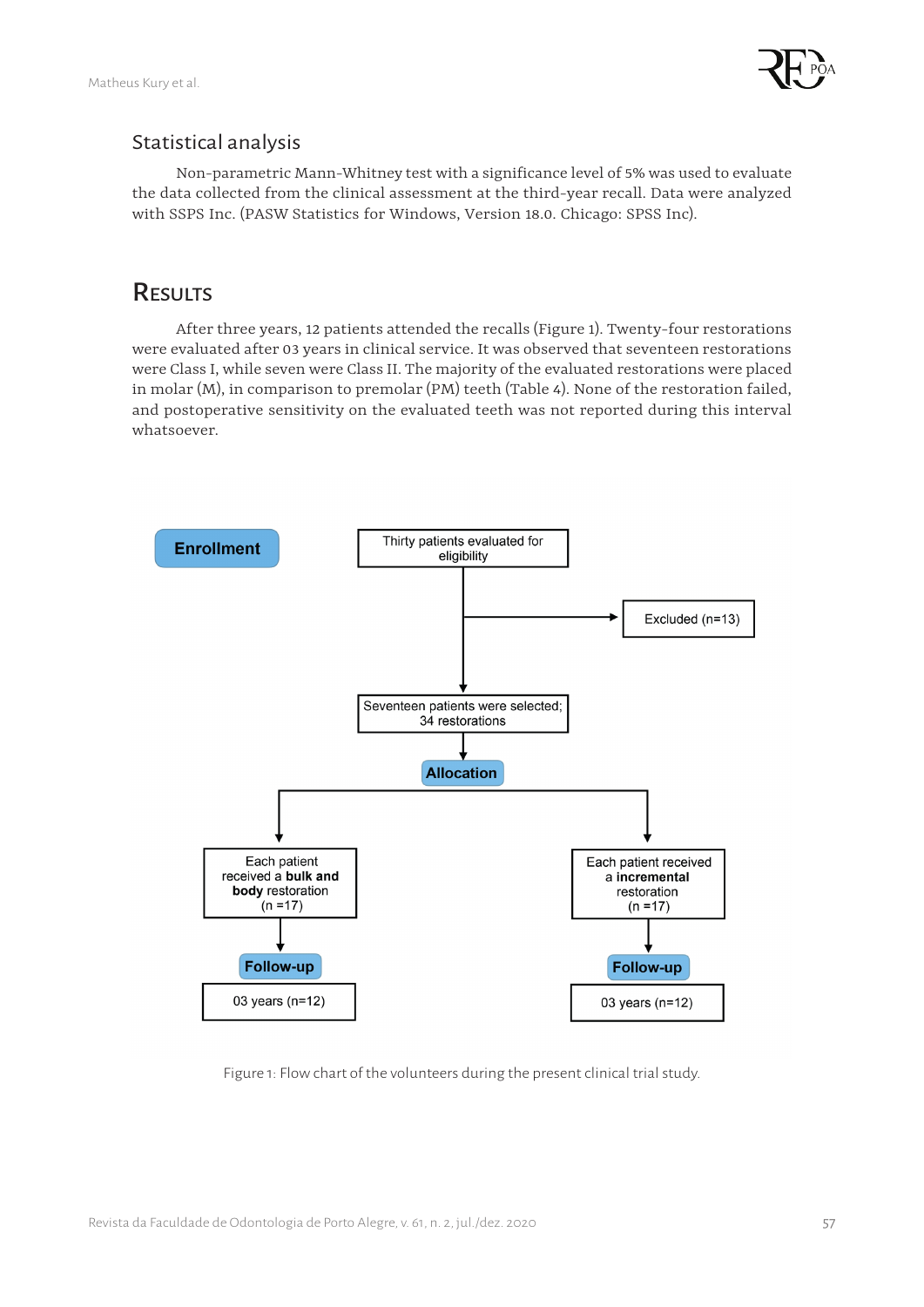

Three-year follow-up of flowable bulk-fill resin restorations in posterior teeth...

| <b>Tooth/Cavity Type</b> | Bulk and Body (n) | Incremental (n) |
|--------------------------|-------------------|-----------------|
| Molar                    |                   | 9               |
| Premolar                 |                   | Э               |
| Total                    | 12                | 12              |
| Class I                  | $\circ$           | 8               |
| Class II                 |                   |                 |
| <b>Total</b>             | 12                | 12              |

Table 4: Tooth and cavity distributions in the third-year clinical follow-up.

No significant differences between the types of restorative techniques (bulk and body or incremental) were detected within each of the modified USPHS criteria (Table 5). Marginal discoloration was the main divergence contrast between the types of restorations. Bulk and body restorations presented more Bravo scores (33%) for such criterion (2 Bravo scores were observed in molar teeth and Class II restorations, 1 Bravo score was seen in PM and Class I restoration), but this was not statistically different from incremental restoration ( $p = .30$ ) All restorations were clinically satisfactory.

Table 5: Mann-Whitney test for modified USPHS criteria in bulk-fill and conventional resin composites restorations.

| Criteria                        | <b>Bulk and Body</b> | Clinical   | Incremental | Clinical   | p    |
|---------------------------------|----------------------|------------|-------------|------------|------|
|                                 | n(A/B/C)             | acceptance | n(A/B/C)    | acceptance |      |
| Marginal adaptation             | 12(11/1/O)           | 100%       | 12(11/1/O)  | 100%       | 1.0  |
| Anatomic form                   | 12(11/1/O)           | 100%       | 12(10/2/0)  | 100%       | 0.75 |
| Marginal discoloration          | 12(8/4/0)            | 100%       | 12(11/1/O)  | 100%       | 0.30 |
| Sensitivity to thermal stimulus | 12(12/O/O)           | 100%       | 12(12/O/O)  | 100%       | 1.0  |
| Sensitivity to chewing          | 12(12/O/O)           | 100%       | 12(12/O/O)  | 100%       | 1.0  |
| Secondary caries                | 12(12/O/O)           | 100%       | 12(12/O/O)  | 100%       | 1.0  |
| Pulp sensitivity test           | 12(12/O/O)           | 100%       | 12(12/O/O)  | 100%       | 1.0  |

Likewise, the restorations presented no statistically significant difference under FDI evaluation (Table 6). Color match and translucency showed a considerable number of "clinically good" scores for bulk and body and incremental groups, accounting for 53% and 50%, respectively. While the bulk and body group showed a higher prevalence of these scores in molar teeth, the "clinically good" score was equally found in M or PM teeth  $(n=3)$  for incremental restorations. Regarding this criterion, restorations using bulk and body technique only were marked with less excellent scores for surface staining. Overall, all restorations in both groups behaved clinically acceptable in the third-year recall.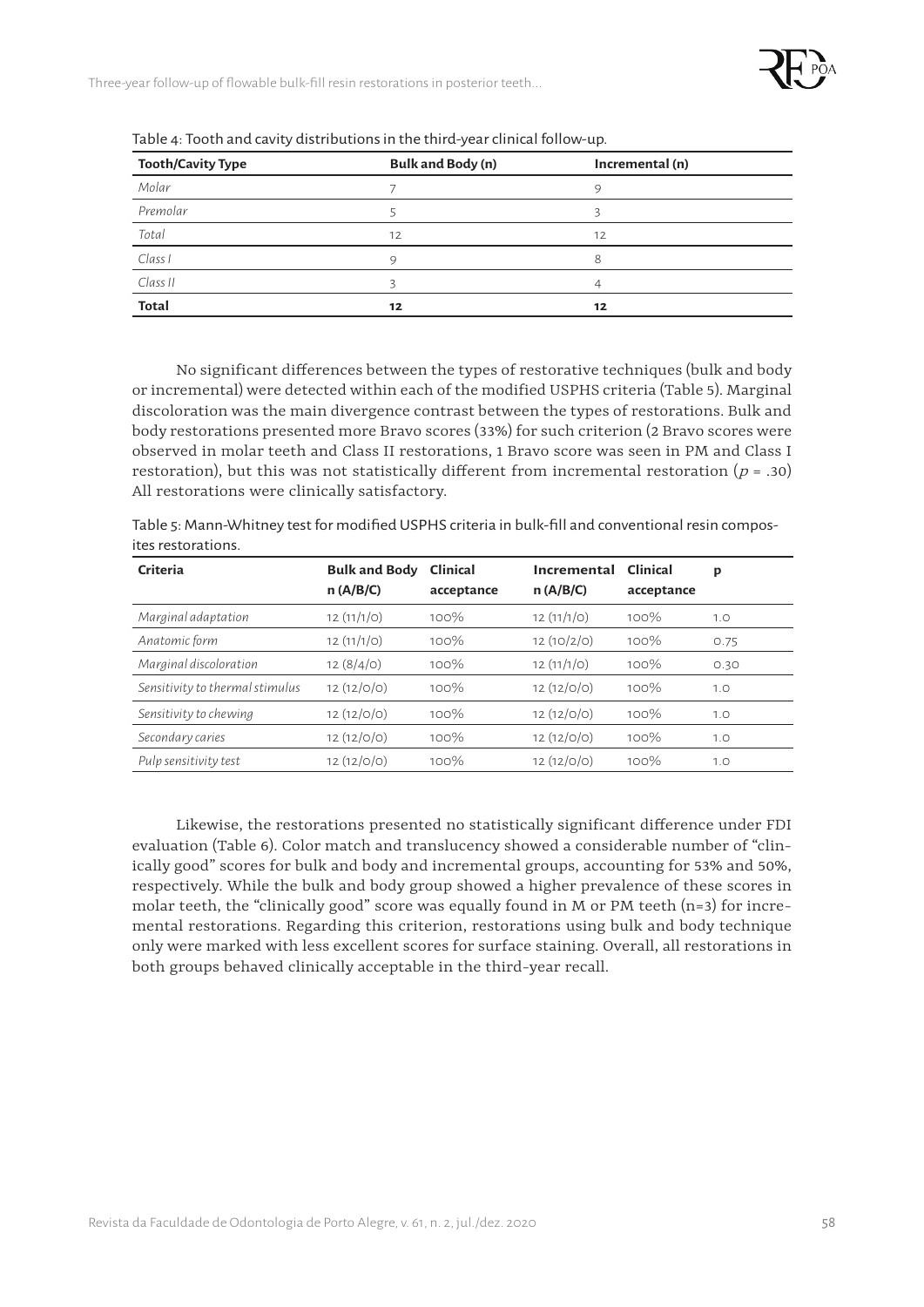

Table 6: Mann-Whitney test for aesthetic, functional and biological properties of FDI criteria in bulk-fill and conventional resin composites restorations.

| <b>Aesthetic properties</b>                  | <b>Bulk and Body</b><br>n(1/2/3/4/5) | Clinical<br>acceptance | Incremental<br>n(1/2/3/4/5) | Clinical<br>acceptance | p    |
|----------------------------------------------|--------------------------------------|------------------------|-----------------------------|------------------------|------|
| Surface lustre                               | 12 (12/0/0/0/0)                      | 100%                   | 12 (11/1/0/0/0)             | 100%                   | 0.75 |
| Surface staining                             | 12(9/2/1/O/O)                        | 100%                   | 12(11/O/1/O/O)              | 100%                   | 0.52 |
| Color match and translucency                 | 12 (5/7/0/0/0)                       | 100%                   | 12 (6/6/0/0/0)              | 100%                   | 0.48 |
| Aesthetic anatomical form                    | 12 (12/0/0/0/0)                      | 100%                   | 12 (12/0/0/0/0)             | 100%                   | 1.0  |
| <b>Functional properties</b>                 | <b>Bulk and Body</b><br>n(1/2/3/4/5) | Clinical<br>acceptance | Incremental<br>n(1/2/3/4/5) | Clinical<br>acceptance | p    |
| Fracture of material and retention           | 12 (12/0/0/0/0)                      | 100%                   | 12 (12/0/0/0/0)             | 100%                   | 1.0  |
| Marginal adaptation                          | 12 (12/0/0/0/0)                      | 100%                   | 12 (12/0/0/0/0)             | 100%                   | 1.0  |
| Wear                                         | 12 (12/0/0/0/0)                      | 100%                   | 12 (12/0/0/0/0)             | 100%                   | 1.0  |
| Contact point                                | 12 (11/0/1/00)                       | 100%                   | 12(11/O/1/O/O)              | 100%                   | 1.0  |
| Radiographic examination                     | 12 (12/0/0/0/0)                      | 100%                   | 12 (12/0/0/0/0)             | 100%                   | 1.0  |
| Patient's view                               | 12 (12/0/0/0/0)                      | 100%                   | 12 (12/0/0/0/0)             | 100%                   | 1.0  |
| <b>Biological properties</b>                 | <b>Bulk and Body</b><br>n(1/2/3/4/5) | Clinical<br>acceptance | Incremental<br>n(1/2/3/4/5) | Clinical<br>acceptance | p    |
| Postoperative sensitivity and tooth vitality | 12 (12/0/0/0/0)                      | 100%                   | 12 (12/0/0/0/0)             | 100%                   | 1.0  |
| Recurrence of caries, erosion and abfraction | 12 (12/0/0/0/0)                      | 100%                   | 12 (12/0/0/0/0)             | 100%                   | 1.0  |
| Tooth integrity                              | 12 (12/0/0/0/0)                      | 100%                   | 12 (12/0/0/0/0)             | 100%                   | 1.0  |
| Periodontal response                         | 12 (12/0/0/00)                       | 100%                   | 12 (12/0/0/0/0)             | 100%                   | 1.0  |
| Adjacent mucosa                              | 12 (12/0/0/0/0)                      | 100%                   | 12 (12/0/0/0/0)             | 100%                   | 1.0  |
| Oral and general health                      | 12 (12/0/0/0/0)                      | 100%                   | 12 (12/0/0/0/0)             | 100%                   | 1.0  |

# **Discussion**

The present study was designed to answer if restoring posterior teeth with either bulk and body or incremental techniques would result in differences regarding their clinical performance over time. The three-year follow-up showed that all restorations placed using bulk-fill composites in posterior teeth were clinically acceptable. Also, no statistical differences between both techniques regarding both modified USPHS and FDI criteria were detected. Therefore, the null hypothesis was accepted.

Even though the main divergence between the types of restorations for modified USPHS was the marginal discoloration criterion, bulk and body restorations outcomes were satisfactory three years after the restorative procedures. For FDI criteria, color match and translucency was the most evident criterion that did not present clinical excellence. However, both groups presented similar results. Although the highest scores were not detected in some of the criteria, all restorations were considered clinically effective. Additionally, no secondary caries was observed after 03 years of follow-up. According to Ásvaldsdóttir et al.<sup>17</sup>, secondary caries often occurs after 03 years or later, reinforcing the importance of an appropriate follow-up.

Lower scores for color match and translucency may be explained by the fact that most of the procedures replaced failing amalgam restorations, which maintained the discolored dentin as a conservative approach. By the time restorations of the present study were placed, there had not been released samples of bulk-fill composite resin with different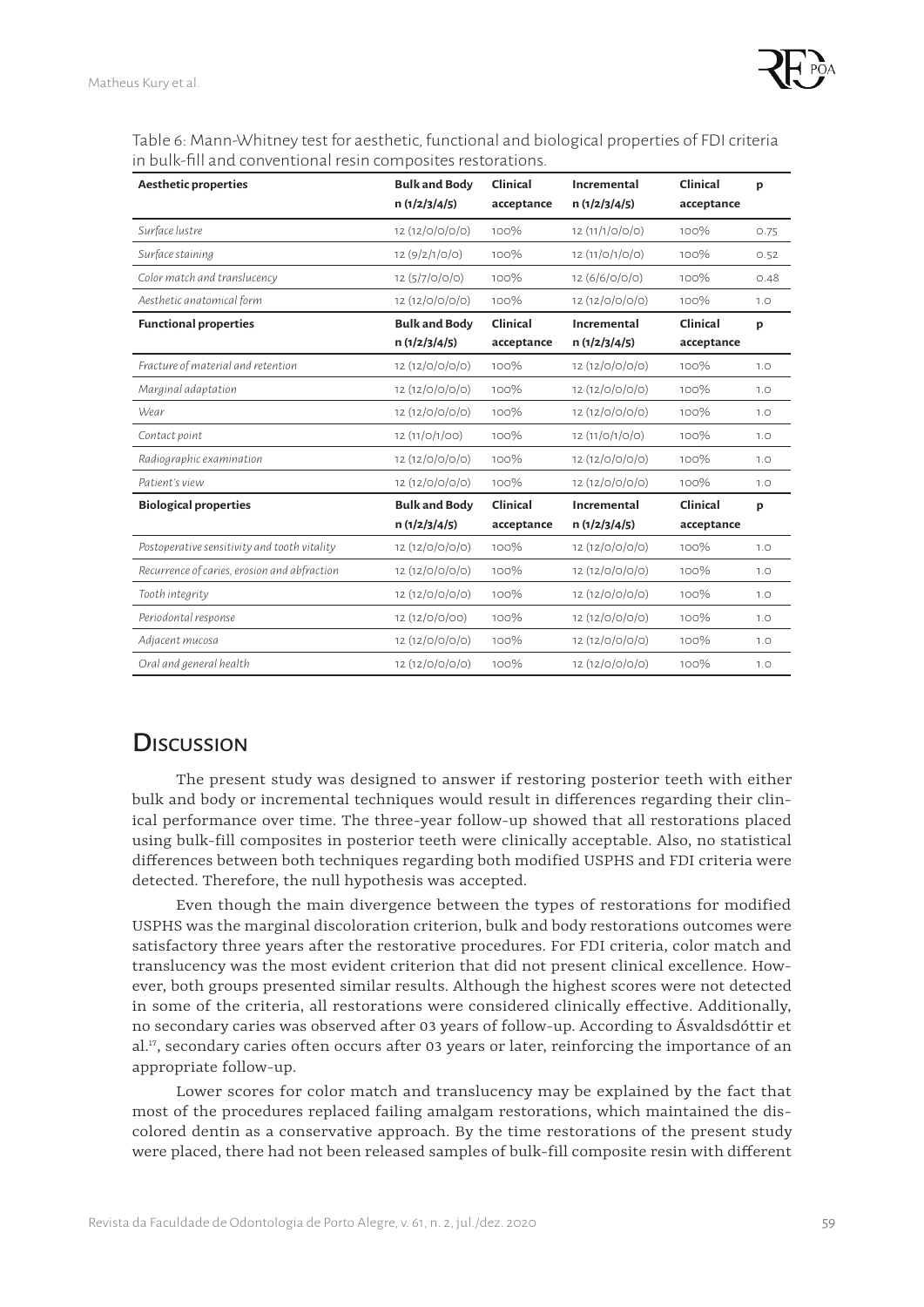

chromas that could mask dark-stained dentin. Therefore, the material was available only in one semi-translucent universal shade. Nevertheless, it is important to emphasize that all procedures took place in a non-aesthetic area and, more importantly, the color issue did not affect the functional and biological aspects of the restoration, presenting no secondary caries and postoperative sensitivity whatsoever. At the present moment, SDR is available in universal as well as in A1, A2 and A3 chromas, which may probably overcome this limitation<sup>18</sup>.

Translucency is believed to allow the bulk-fill system to be cured up to a 5 mm depth<sup>19</sup>. This optical feature is based not only on the scattering and absorption coefficients of the composite, but also on the filler particles<sup>20</sup>. According to Ilie et al.<sup>21</sup>, the translucency parameter of SDR is believed to be high probably because of its large filler size.<sup>21</sup> Additionally, it has been proven by means of Vickers microhardness tests that bulk-fill composites can be light-cured up to the depth claimed by the manufacturers, which could assure that deep areas of the restorations is being effectively cured<sup>22</sup>.

Regarding marginal adaptation, Furness et al.<sup>23</sup> compared the internal marginal adaptation when conventional or bulk-fill resin composites were used. For conventional composites, it has been found that a gap-free margin was more detectable in axial rather than in pulpal surfaces. On the other hand, SDR presented no differences among the observed marginal locations, showing a better overall gap-free performance in comparison to the other types of bulk-fill composite resins<sup>23</sup>. Interestingly, the choice for a total-etch system in the present study was based on studies that investigated the quality of marginal integrity restorations $^{23}$ . Interfaces of restorations with SDR applied over a total-etch adhesive produced less gaps than over a self-etch adhesive. The same pattern was observed when internal adaptation was evaluated<sup>24</sup>.

Marginal adaptation satisfactory results after three years could be justified by the low polymerization stress of the tested composites. Rosatto et al.<sup>25</sup> measured the post-gel shrinkage of bulk-fill and conventional resin composites through the strain gauge technique. SDR presented the lowest shrinkage curve for 5 minutes after light-curing, while conventional composite presented the highest curve<sup>25</sup>. This might be explained by the absence of Bis-GMA, the presence of TEGDMA and the modified-UDMA<sup>18</sup>. Despite the high molecular weight of the modified-UDMA, it is believed that this molecule does not present hydroxyl groups in its composition, which reduces intermolecular interactions and facilitates monomer conversion. It also reduces viscosity as well improves the reactivity of the monomers, even in late stages of the polymerization<sup>13</sup>.

On the contrary, Leprince et al.<sup>26</sup> revealed that SDR provided lower values for elastic modulus, flexural strength, and Vickers microhardness than the conventional composite Grandio (Voco, Cuxhaven, Germany)<sup>26</sup>. The authors suggested that the use of bulk-fill composites for fillings under occlusal loading may be questionable. Also, it was stated that flowable bulk-fill resin composites diminished properties values in comparison to conventional resin composites due to differences in filler content. Nonetheless, for a more comprehensive mechanical evaluation of the flowable bulk-fill resin composites, it must be considered that a conventional composite covering layer is mandatory, playing an important role in the mechanical performance of the restoration. This covering layer, on the other hand, is not necessary in restorations performed with paste-like bulk-fill resin composites, since their elastic modulus was similar to conventional composite resins<sup>26</sup>.

As a result of the mechanical characteristics of "low-shrinkage" resin composite, the main clinical advantage is the decrease in the postoperative sensitivity<sup>23,27</sup>. This symptom was absent in the patients restored with bulk-filled restorations (bulk and body technique), corroborating with another clinical trial evaluating the same flowable bulk-fill material after 06 years of clinical service<sup>28</sup>. Indeed, van Djiken & Pallesen<sup>29</sup> demonstrated that 93.9% of bulk and body restorations were successful during the  $6$ -year follow-up<sup>29</sup>. It is important to note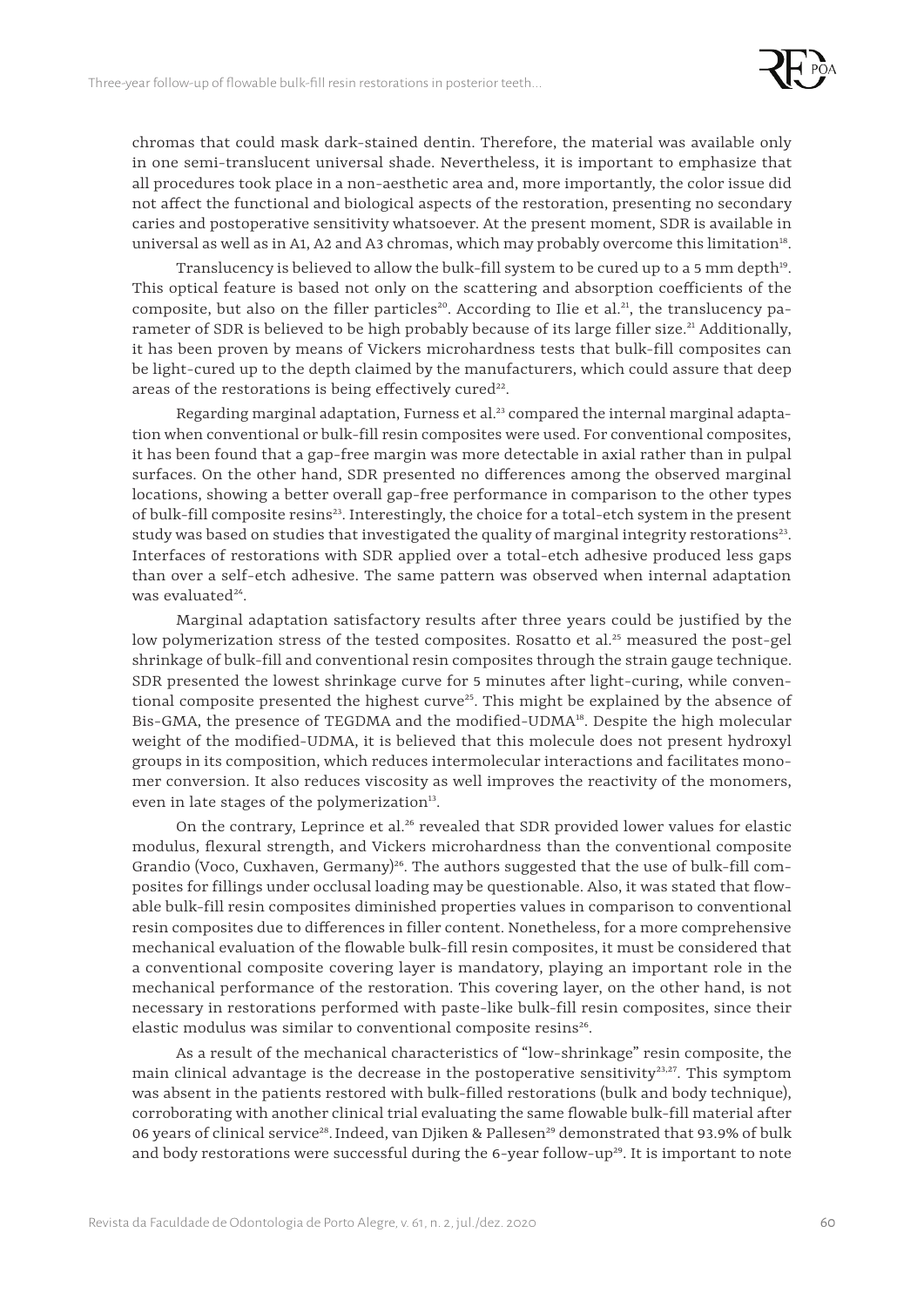

that their study<sup>29</sup> represents the longest clinical evaluation of restorations performed using a flowable bulk-fill resin (SDR), showing that this technology presented highly acceptable results even after 6 years elapsed from the restorative procedure. The main reason for the failure in van Djiken's study was partial fractures in Class II restorations, which was detected only in bruxing-risk volunteers<sup>29</sup>. In fact, the majority of the restoration performed in their clinical trial was Class II, the opposite to our study. As Class I restorations are less likely to fail than Class II,<sup>30</sup> this condition could have influenced the results of the present follow-up evaluation. A previous study reported that an additional restored surface increased 40% the risk of failure<sup>31</sup>. Therefore, the 100% clinical acceptance of the restorations after 03 years herein reported could have been positively affected by the type of restorations.

Interestingly, a recent prospective clinical trial while comparing restorations with different types of flowable bulk-fill composites showed that, contrarily to Filtek Bulk Fill Flow, restorations with SDR decreased the cold sensitivity after one year $32$ . As it is widely known, the sensitivity occurs due to gap formation, which, in turn, may be an outcome of the composite shrinkage stress overcoming the bond strength $33$ . Thus, it may be suggested that the higher SDR's degree of conversion could have contributed to this scenario. Also, it is important to take into account that Filtek Bulk Fill Flow presents monomers similar to conventional composite resins<sup>12</sup>. The main difference of SDR in comparison to the other bulk--fill resin composites is the composition of its organic matrix. The new patented monomer, called modified-UDMA, enables a slower polymerization process. Therefore, lower stress at the adhesive interface is expected<sup>11,12</sup>. Such technology is considered a "stress modulator", and it is known that a slower curing process allows an improved dissipation of strength within the cavity<sup>5</sup>.

Clinical trials and/or in vivo studies may be the most appropriate alternative to answer questions regarding new dental techniques<sup>34</sup>. Some recent randomized clinical trials showed that restorations with paste-like bulk-fill composite resins also presented satisfactory results over time<sup>35,36</sup>. In terms of clinical procedures, caution with the light-curing unit is extremely important, since evidences showed that stable irradiance, homogeneity of light beam and wavelength components may influence the degree of conversion, depth of cure and wear of bulk-fill composite resins depending on the type and brand of each bulk-fill material<sup>37-40</sup>.

Indeed, a disadvantage of restoring posterior teeth with bulk-fill composite resin could be that the susceptibility to variance in the irradiance of the light-curing units was shown to be material dependent<sup>21</sup>. Also, a higher amount of composite being cured at the same time, in comparison to the incremental technique, could result in increased heat generation<sup>41</sup>. Further in vivo analysis on the effect of the increase of bulk-fill composite's temperature are paramount to determine its effect on the human pulp tissue<sup>s</sup>. Interestingly, it should be addressed that materials are not the only factor that may influence restorations longevity: cavity extension, number of involved surfaces, tooth position and number of patient's restorations are also aspects that markedly determine long-term quality of composite restorations<sup>30</sup>.

One limitation of the present study was the drop-out of the patients after 03 years  $(n=5)$ . The main reason for this outcome was the fact that the volunteers  $(n=4)$  moved to other cities. The Research crew was not able to reach one patient by none of the following methods: telephone calls, e-mails and letters. Even though the follow-up evaluation of all the volunteers could have detected some difference between the intervention groups, the present results showed that the performance of the assessed restorations using the bulk and body technique was satisfactory (100% of clinical efficacy) after 03 years of clinical service. Another limitation of the present clinical trial would be that the baseline values were not included in this report. Nevertheless, the scores of both evaluation methods were maximum (either Alfa for USPHS or 1 for FDI) after one week of restoration procedures, and no failure was detected up to third year of clinical follow-up. However, continuous evaluation over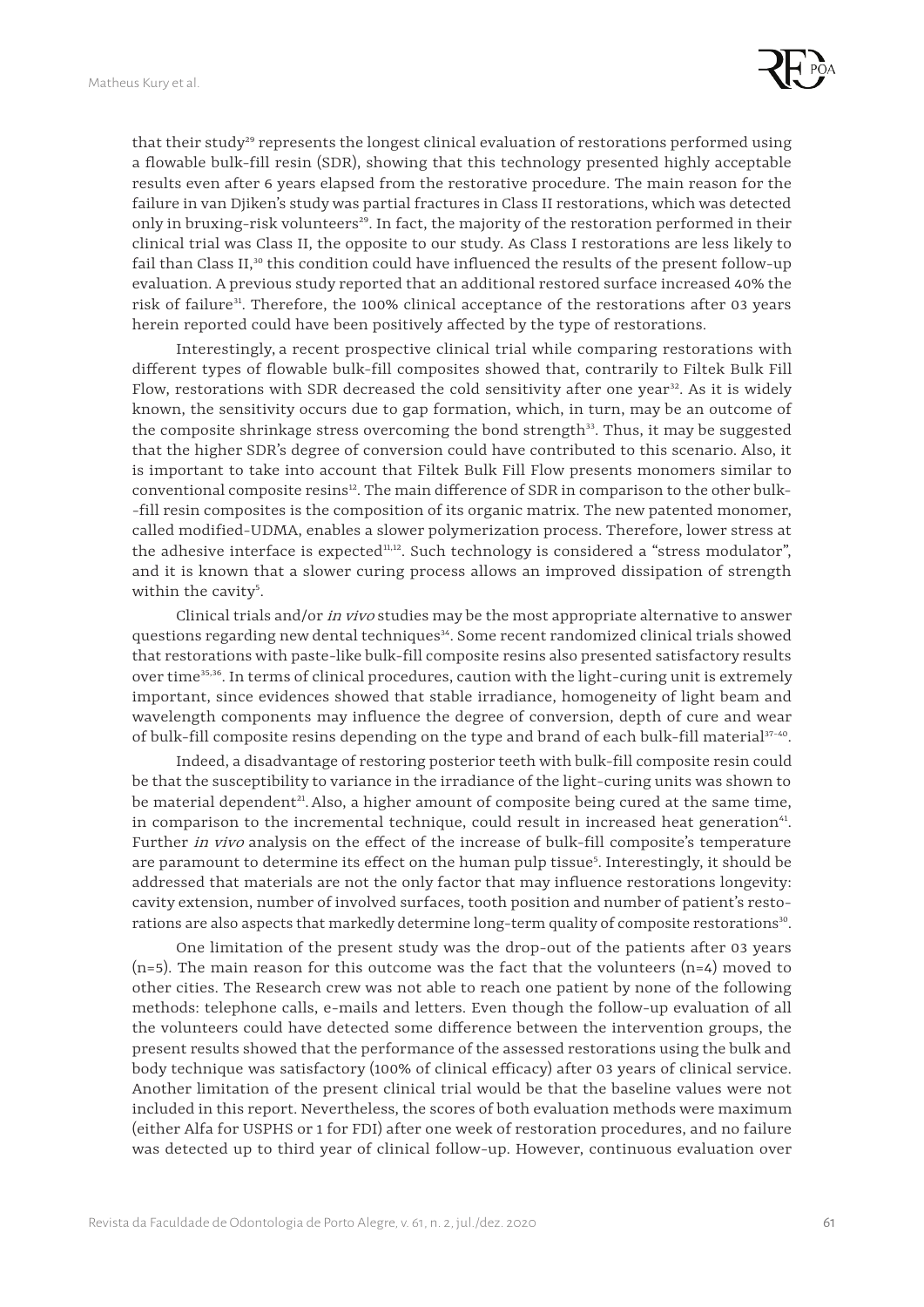

time appears as an indispensable step to consolidate the bulk-fill composite as an effective and safe material to be used for restoration of posterior teeth.

## **CONCLUSION**

Posterior restorations using a flowable bulk-fill composite (bulk and body technique) showed similar clinical performance when compared to an incremental nano-hybrid resin composite incrementally placed after 03 years of clinical service. Both restorative methods were 100% clinically acceptable and there was no failure in any of the groups.

### **REFERENCES**

- 1. Mazer RB, Leinfelder KF, Russell CM. Degradation of microfilled posterior composite. Dent Mater. 1992;8(3):185-9. doi:10.1016/0109-5641(92)90080-v.
- 2. Opdam NJM, Bronkhorst EM, Roeters JM, Loomans BAC. A retrospective clinical study on longevity of posterior composite and amalgam restorations. Dent Mater. 2007;23(1):2–8.
- 3. Frauscher KE, Ilie N. Degree of conversion of nano-hybrid resin-based composites with novel and conventional matrix formulation. Clin Oral Investig. 2013;17(2):635 42. doi:10.1007/s00784-012-0736-y.
- 4. Nassar HM, González-Cabezas C. Effect of gap geometry on secondary caries wall lesion development. Caries Res. 2011;45(4):346–52.
- 5. Pfeifer CS. Polymer-based direct filling materials. Dent Clin North Am. 2017;61(4):733 50. doi:10.1016/j. cden.2017.06.002.
- 6. Fronza BM, Abuna GF, Braga RR, Rueggeberg FA, Giannini M. Effect of Composite Polymerization Stress and Placement Technique on Dentin Micropermeability of Class I Restorations. J Adhes Dent. 2018;20(4):355 63. doi:10.3290/j.jad.a40987.
- 7. Sebold M, Lins RBE, André CB, Martins LRM, Giannini M. Flowable and Regular Bulk-Fill Composites: A Comprehensive Report on Restorative Treatment. Int J Periodontics Restorative Dent. 2020;40(2):293 300. doi:10.11607/ prd.3932.
- 8. Campos EA, Ardu S, Lefever D, Jassé FF, Bortolotto T, Krejci I. Marginal adaptation of class II cavities restored with bulk-fill composites. J Dent. 2014;42(5):575‐81. doi:10.1016/j.jdent.2014.02.007.
- 9. Zorzin J, Maier E, Harre S, Fey T, Beli R, Lohbauer U, et al. Bulk-fill resin composites: polymerization properties and extended light curing. Dent Mater. 2015;31(3):293 301. doi:10.1016/j.dental.2014.12.010.
- 10. Van Ende A, De Munck J, Lise DP, Van Meerbeek B. Bulk-Fill Composites: a review of the current literature. J Adhes Dent. 2017;19(2):95‐109. doi:10.3290/j.jad.a38141.
- 11. Benetti AR, Havndrup-Pedersen C, Honoré D, Pedersen MK, Pallesen U. Bulk-fill resin composites: polymerization contraction, depth of cure, and gap formation. Oper Dent. 2015;40(2):190 200. doi:10.2341/13-324-L.
- 12. Alshali RZ, Salim NA, Sung R, Satterthwaite JD, Silikas N. Qualitative and quantitative characterization of monomers of uncured bulk-fill and conventional resin-composites using liquid chromatography/mass spectrometry. Dent Mater. 2015;31(6):711–20.
- 13. Ilie N, Hickel R. Investigations on a methacrylate-based flowable composite based on the SDR??? technology. Dent Mater. 2011;27(4):348–55.
- 12. Heintze SD, Monreal D, Peschke A. Marginal Quality of Class II Composite Restorations Placed in Bulk Compared to an Incremental Technique: Evaluation with SEM and Stereomicroscope. J Adhes Dent. 2015;17(2):147–54.
- 13. de Assis FS, Lima SNL, Tonetto MR, Bhandi SH, Pinto SCS, Malaquias P, et al. Evaluation of Bond Strength, Marginal Integrity, and Fracture Strength of Bulk- vs Incrementally-filled Restorations. J Adhes Dent. 2016;18(4):317–23.
- 14. Cidreira Boaro LC, Pereira Lopes D, de Souza ASC, Nakano EL, Perez MDA, Pfeifer CS, et al. Clinical performance and chemical-physical properties of bulk fill composites resin -a systematic review and meta-analysis. Dent Mater. 2019;35(10):e249-64. doi:10.1016/j.dental.2019.07.007.
- 15. Canali GD, Ignácio SA, Rached RN, Souza EM. One-year clinical evaluation of bulk-fill flowable vs. regular nanofilled composite in non-carious cervical lesions. Clin Oral Investig. 2019;23(2):889 97. doi:10.1007/s00784-018-2509-8.
- 16. Ehlers V, Gran K, Callaway A, Azrak B, Ernst CP. One-year Clinical Performance of Flowable Bulk-fill Composite vs Conventional Compomer Restorations in Primary Molars. J Adhes Dent. 2019;21(3):247‐54. doi:10.3290/j.jad.a42519.